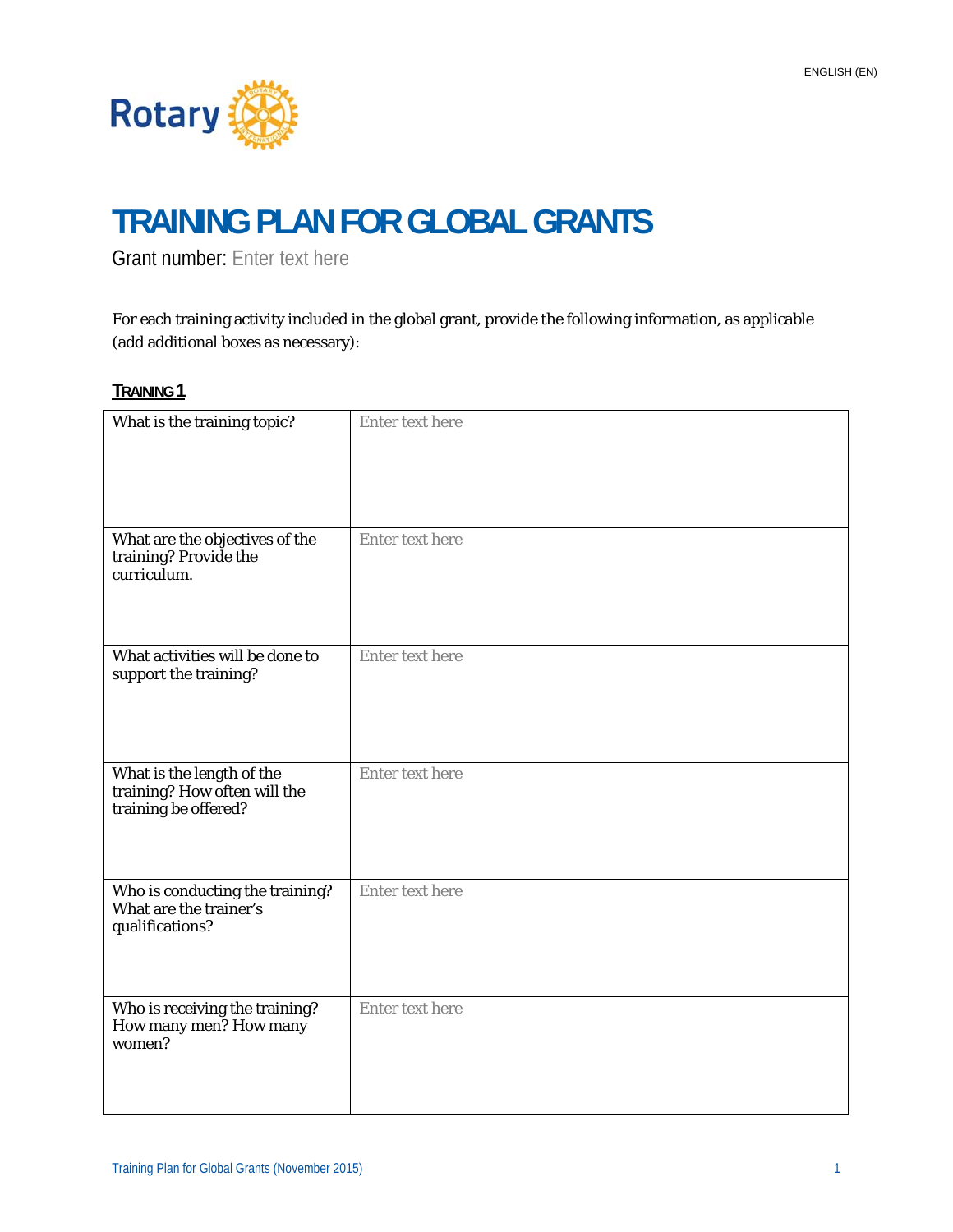| What are the expected outcomes<br>of the training?                                                                                                                                         | <b>Enter text here</b> |
|--------------------------------------------------------------------------------------------------------------------------------------------------------------------------------------------|------------------------|
| How will participants<br>demonstrate their new skills and<br>knowledge?                                                                                                                    | Enter text here        |
| How will this training be<br>evaluated?                                                                                                                                                    | Enter text here        |
| Will there be follow-up training,<br>communication, or observation<br>of participants?                                                                                                     | <b>Enter text here</b> |
| Is this new training as a result of<br>the grant or an ongoing training?<br>If the latter, will this training be<br>offered to new participants?<br>Please provide a brief<br>explanation. | Enter text here        |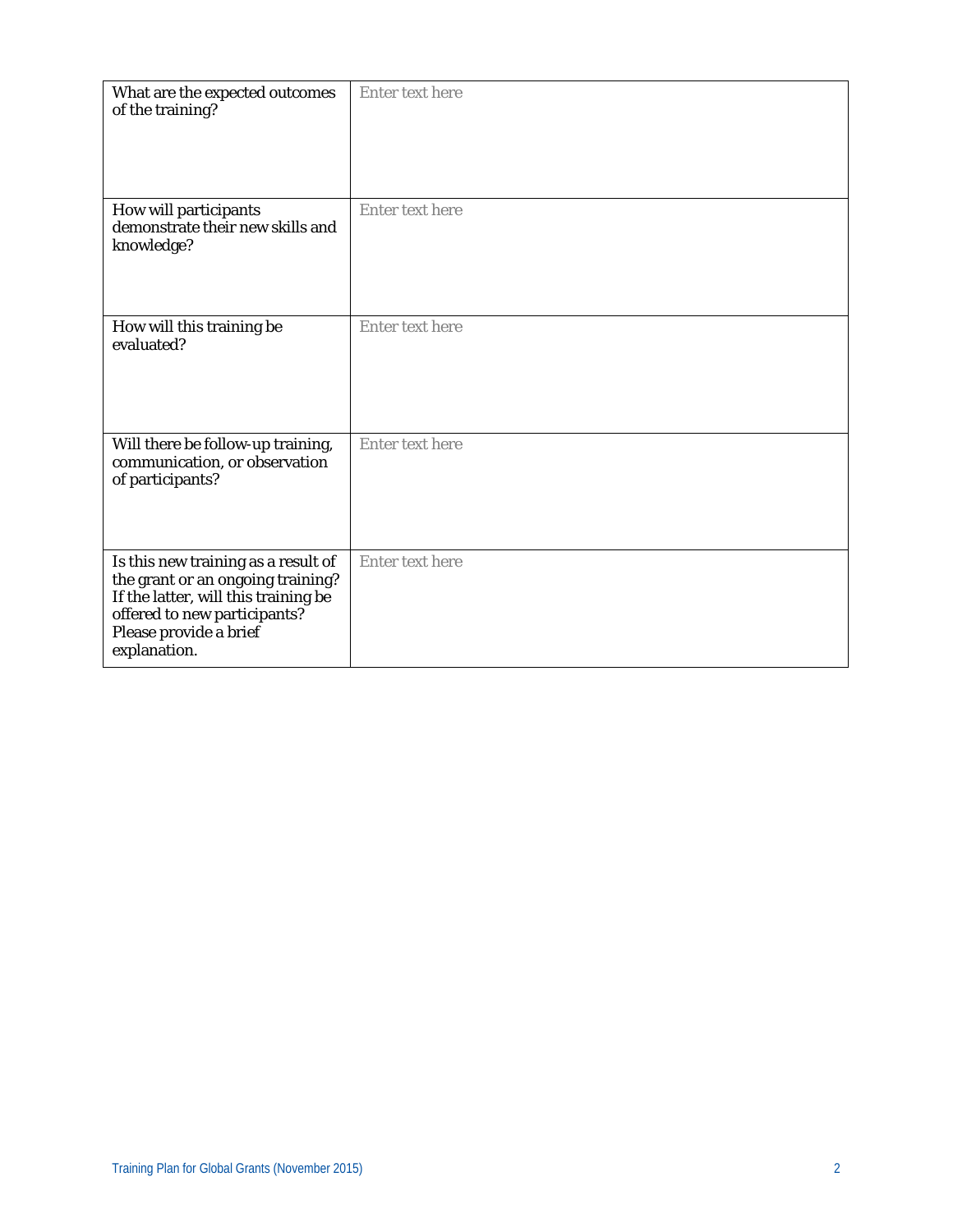| What is the training topic?                                                       | Enter text here        |
|-----------------------------------------------------------------------------------|------------------------|
| What are the objectives of the<br>training? Provide the<br>curriculum.            | Enter text here        |
| What activities will be done to<br>support the training?                          | Enter text here        |
| What is the length of the<br>training? How often will the<br>training be offered? | Enter text here        |
| Who is conducting the training?<br>What are the trainer's<br>qualifications?      | <b>Enter text here</b> |
| Who is receiving the training?<br>How many men? How many<br>women?                | Enter text here        |
| What are the expected outcomes<br>of the training?                                | Enter text here        |
| How will participants<br>demonstrate their new skills and<br>knowledge?           | Enter text here        |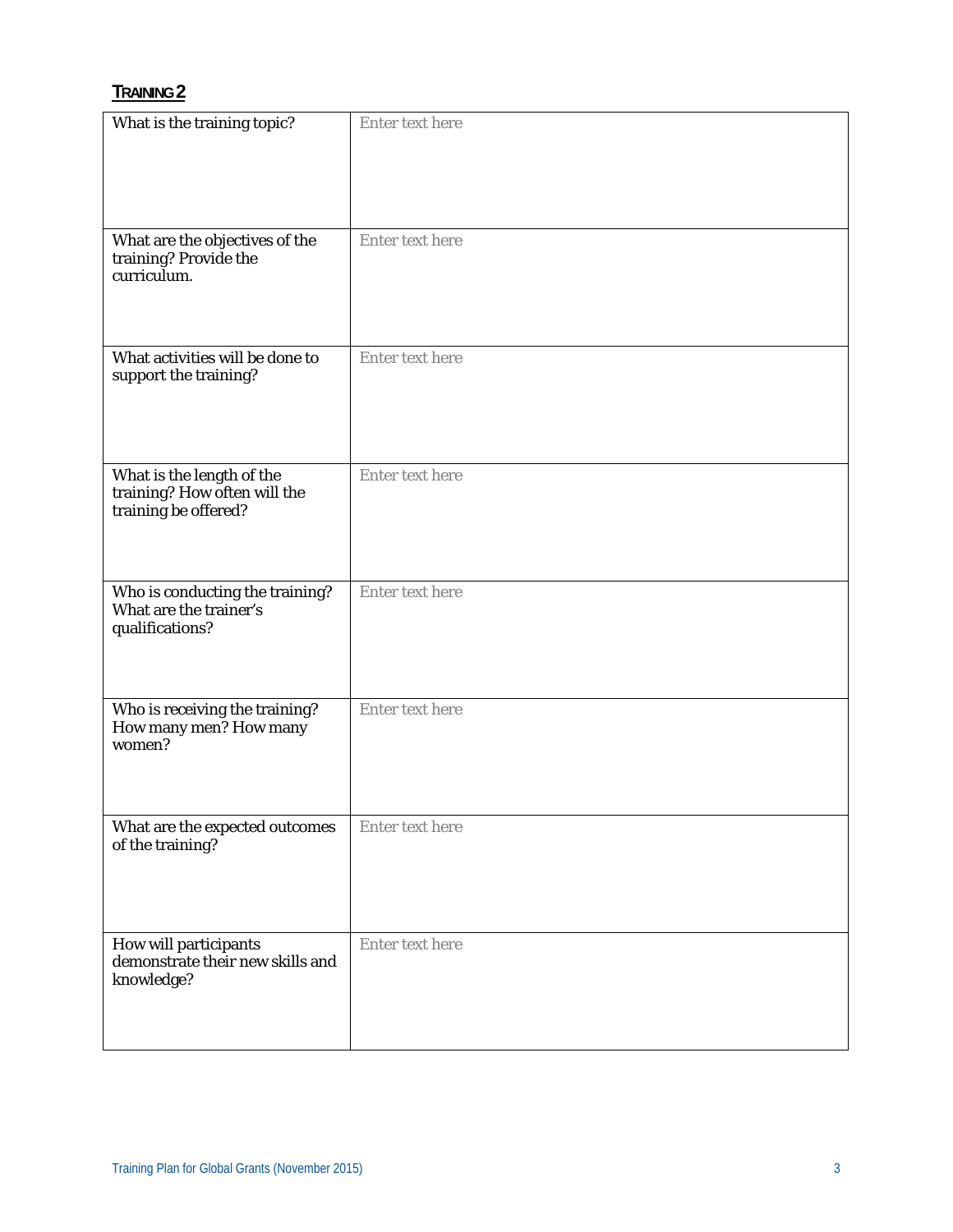| How will this training be<br>evaluated?                                                                                                                                                    | Enter text here |
|--------------------------------------------------------------------------------------------------------------------------------------------------------------------------------------------|-----------------|
| Will there be follow-up training,<br>communication, or observation<br>of participants?                                                                                                     | Enter text here |
| Is this new training as a result of<br>the grant or an ongoing training?<br>If the latter, will this training be<br>offered to new participants?<br>Please provide a brief<br>explanation. | Enter text here |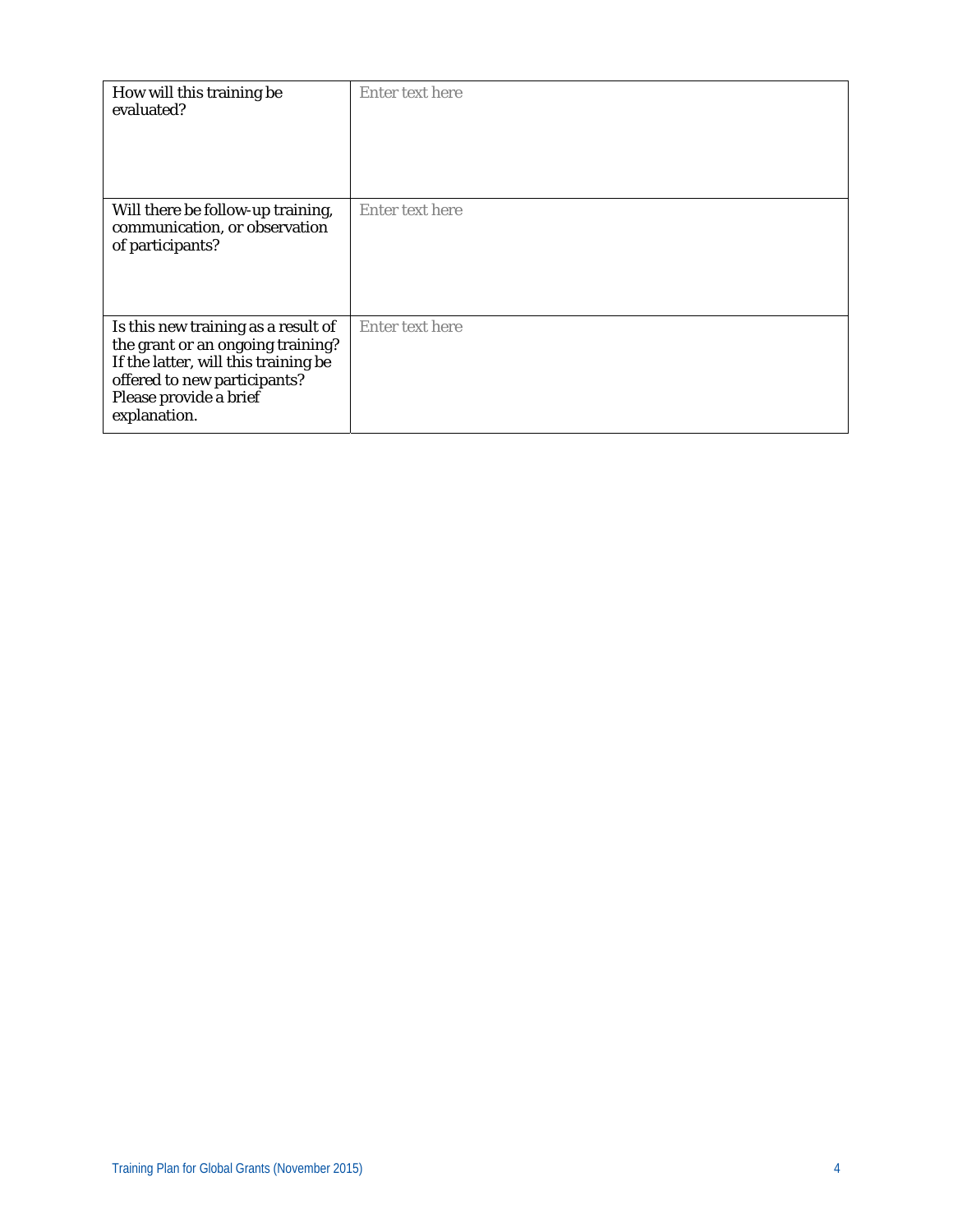| What is the training topic?                                                       | Enter text here |
|-----------------------------------------------------------------------------------|-----------------|
| What are the objectives of the<br>training? Provide the<br>curriculum.            | Enter text here |
| What activities will be done to<br>support the training?                          | Enter text here |
| What is the length of the<br>training? How often will the<br>training be offered? | Enter text here |
| Who is conducting the training?<br>What are the trainer's<br>qualifications?      | Enter text here |
| Who is receiving the training?<br>How many men? How many<br>women?                | Enter text here |
| What are the expected outcomes<br>of the training?                                | Enter text here |
| How will participants<br>demonstrate their new skills and<br>knowledge?           | Enter text here |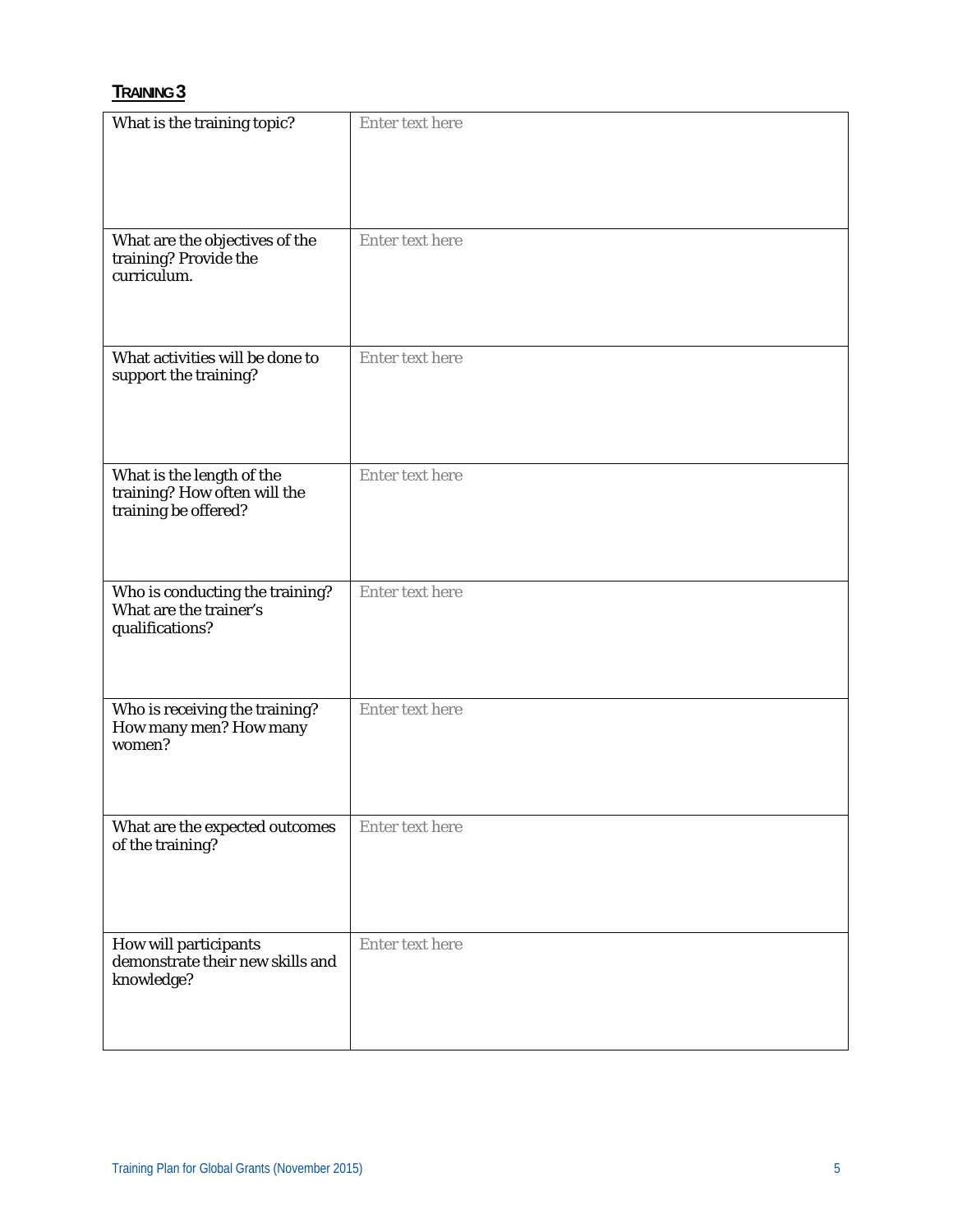| How will this training be<br>evaluated?                                                                                                                                                    | Enter text here |
|--------------------------------------------------------------------------------------------------------------------------------------------------------------------------------------------|-----------------|
| Will there be follow-up training,<br>communication, or observation<br>of participants?                                                                                                     | Enter text here |
| Is this new training as a result of<br>the grant or an ongoing training?<br>If the latter, will this training be<br>offered to new participants?<br>Please provide a brief<br>explanation. | Enter text here |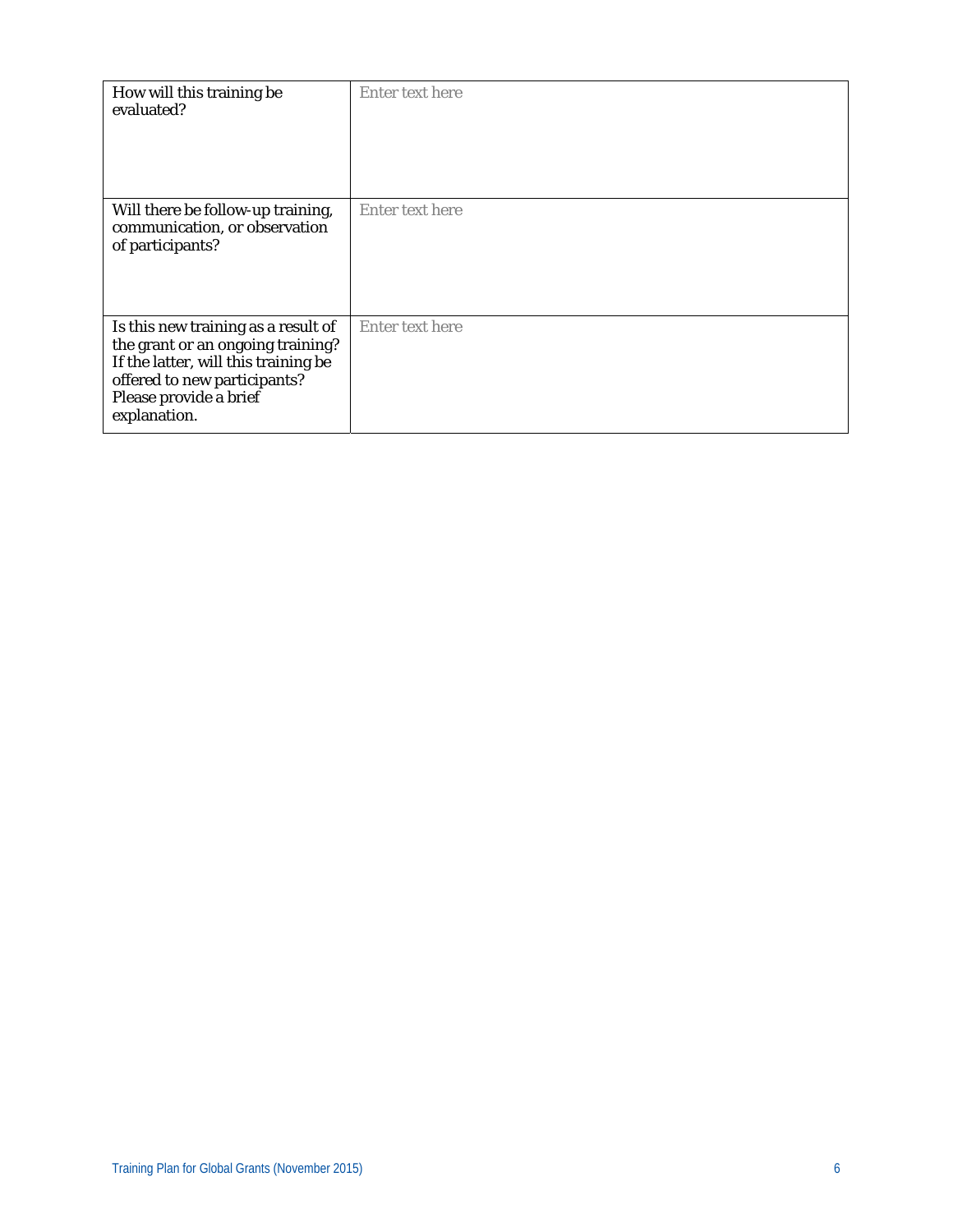| What is the training topic?                                                       | Enter text here |
|-----------------------------------------------------------------------------------|-----------------|
| What are the objectives of the<br>training? Provide the<br>curriculum.            | Enter text here |
| What activities will be done to<br>support the training?                          | Enter text here |
| What is the length of the<br>training? How often will the<br>training be offered? | Enter text here |
| Who is conducting the training?<br>What are the trainer's<br>qualifications?      | Enter text here |
| Who is receiving the training?<br>How many men? How many<br>women?                | Enter text here |
| What are the expected outcomes<br>of the training?                                | Enter text here |
| How will participants<br>demonstrate their new skills and<br>knowledge?           | Enter text here |